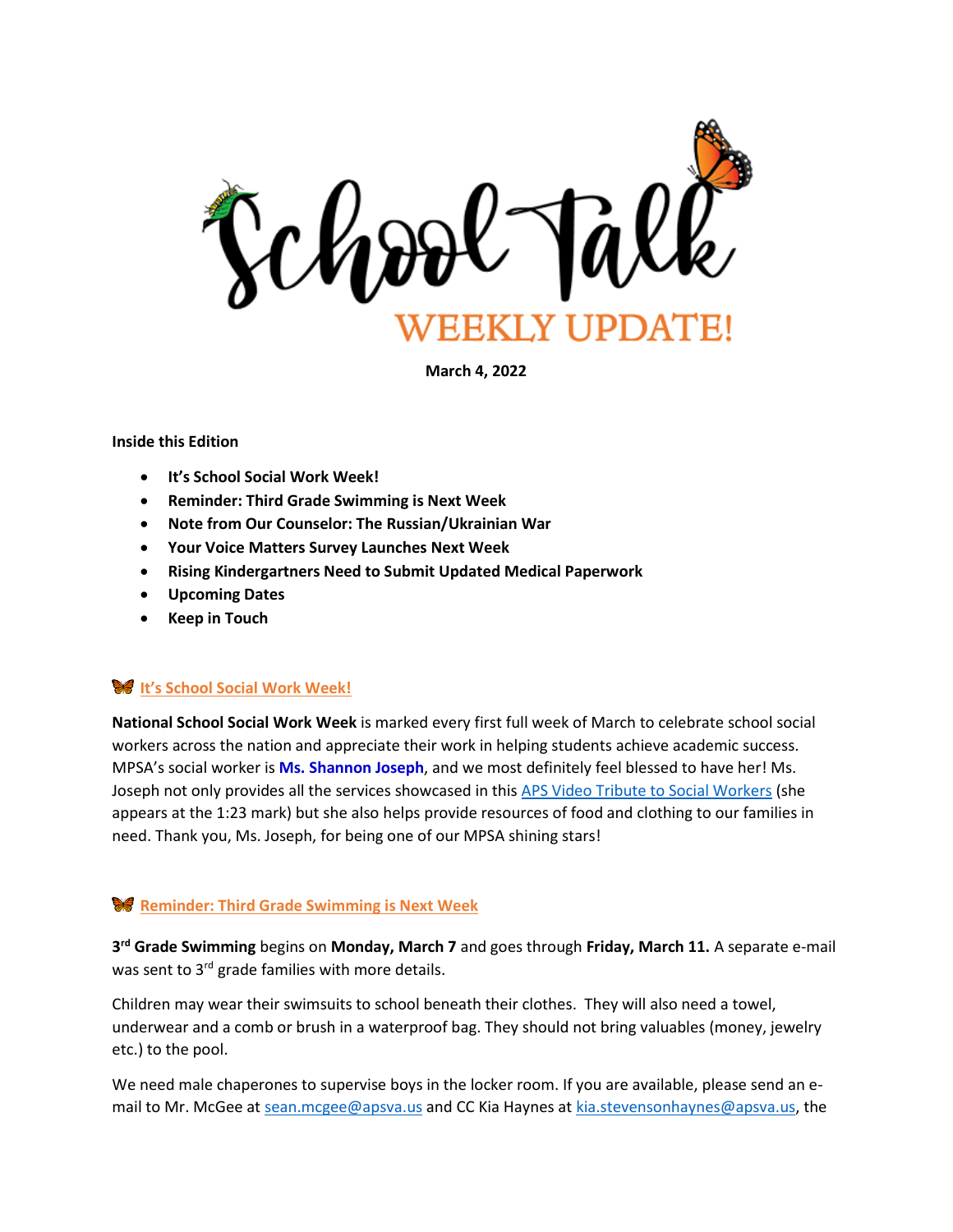volunteer coordinator, for clearance. If you want to volunteer but have not applied to be a volunteer, [please fill out this application](https://apps.raptortech.com/Apply/MjQyMDplbi1VUw==) now.

## **Notes from Our Counselor: Russian/Ukrainian War**

Dear Parents,

Perhaps your child is aware of the dire situation in Ukraine. Our hearts go out to the people of Ukraine, those who remain there, those who are fleeing or have fled, and those who have ties with family, relatives, and friends who are in harm's way.

The bravery and solidarity of the Ukrainian people are an example for us all: mothers protecting their children, fathers and government officials defending their homeland willing to give the ultimate sacrifice for honor and country.

If your child is aware of the current situation in Ukraine and inquiring about it, I am providing links with tips for healthy communication about the war in Ukraine.

<https://www.apa.org/topics/resilience/kids-war>

[https://www.edweek.org/teaching-learning/how-to-talk-with-students-about-the-russia-ukraine-war-5](https://www.edweek.org/teaching-learning/how-to-talk-with-students-about-the-russia-ukraine-war-5-teaching-tips/2022/02) [teaching-tips/2022/02](https://www.edweek.org/teaching-learning/how-to-talk-with-students-about-the-russia-ukraine-war-5-teaching-tips/2022/02)

With heartfelt concern and a wish of peace for all,

**Diane Reeser, MA** MPSA School Counselor

## **Your Voice Matters Survey Launches Next Week**

#### **2022 Your Voice Matters Survey**

APS will conduct the 2022 Your Voice Matters Survey of students, families, and staff in early March through April 2022. The survey is conducted biannually in partnership with the [Arlington Partnership for](http://track.spe.schoolmessenger.com/f/a/6MfaDO-UVYlYLWv77rBNIg~~/AAAAAQA~/RgRj-TXFP0QdaHR0cHM6Ly9hcGN5Zi5hcmxpbmd0b252YS51cy9XB3NjaG9vbG1CCmIWRQIYYkWfA3xSHGtpYS5zdGV2ZW5zb25oYXluZXNAYXBzdmEudXNYBAAAAAE~)  [Children, Youth, and](http://track.spe.schoolmessenger.com/f/a/6MfaDO-UVYlYLWv77rBNIg~~/AAAAAQA~/RgRj-TXFP0QdaHR0cHM6Ly9hcGN5Zi5hcmxpbmd0b252YS51cy9XB3NjaG9vbG1CCmIWRQIYYkWfA3xSHGtpYS5zdGV2ZW5zb25oYXluZXNAYXBzdmEudXNYBAAAAAE~) Families (APCYF) to provide a snapshot of APS students, school climate and engagement. The survey is administered b[y Panorama Education,](http://track.spe.schoolmessenger.com/f/a/RUzwcf1MSMc6YYYlXEY7IA~~/AAAAAQA~/RgRj-TXFP0QbaHR0cHM6Ly93d3cucGFub3JhbWFlZC5jb20vVwdzY2hvb2xtQgpiFkUCGGJFnwN8UhxraWEuc3RldmVuc29uaGF5bmVzQGFwc3ZhLnVzWAQAAAAB) an independent educational survey research company, and data will be used to inform work across both APS and the Arlington County Government. In addition, the data will provide APS with new benchmarks for measuring progress on 2018-24 Strategic Plan goals. Results will be available in Summer 2022. For additional information, please visit the [2022 Your Voice Matters Survey](http://track.spe.schoolmessenger.com/f/a/rCo1JySISI_NIdpZnvSuMA~~/AAAAAQA~/RgRj-TXFP0Q7aHR0cHM6Ly93d3cuYXBzdmEudXMvZW5nYWdlL3lvdXItdm9pY2UtbWF0dGVycy1zdXJ2ZXktMjAyMi9XB3NjaG9vbG1CCmIWRQIYYkWfA3xSHGtpYS5zdGV2ZW5zb25oYXluZXNAYXBzdmEudXNYBAAAAAE~) webpage.

## **Rising Kindergartners Need to Submit Updated Medical Paperwork**

If your child is going to be a **Kindergartner** in the **2022-2023** school year, then you will need to provide the school clinic with an updated physical **(dated no earlier than September 1, 2021)** which should include a vaccine record and up-to-date-TB test. All items can be e-mailed to our school's Public Health Nurse, **[Sohilah Soliman](mailto:ssoliman@arlingtonva.us)**; dropped off to the main office during school hours; or sent to school in a sealed